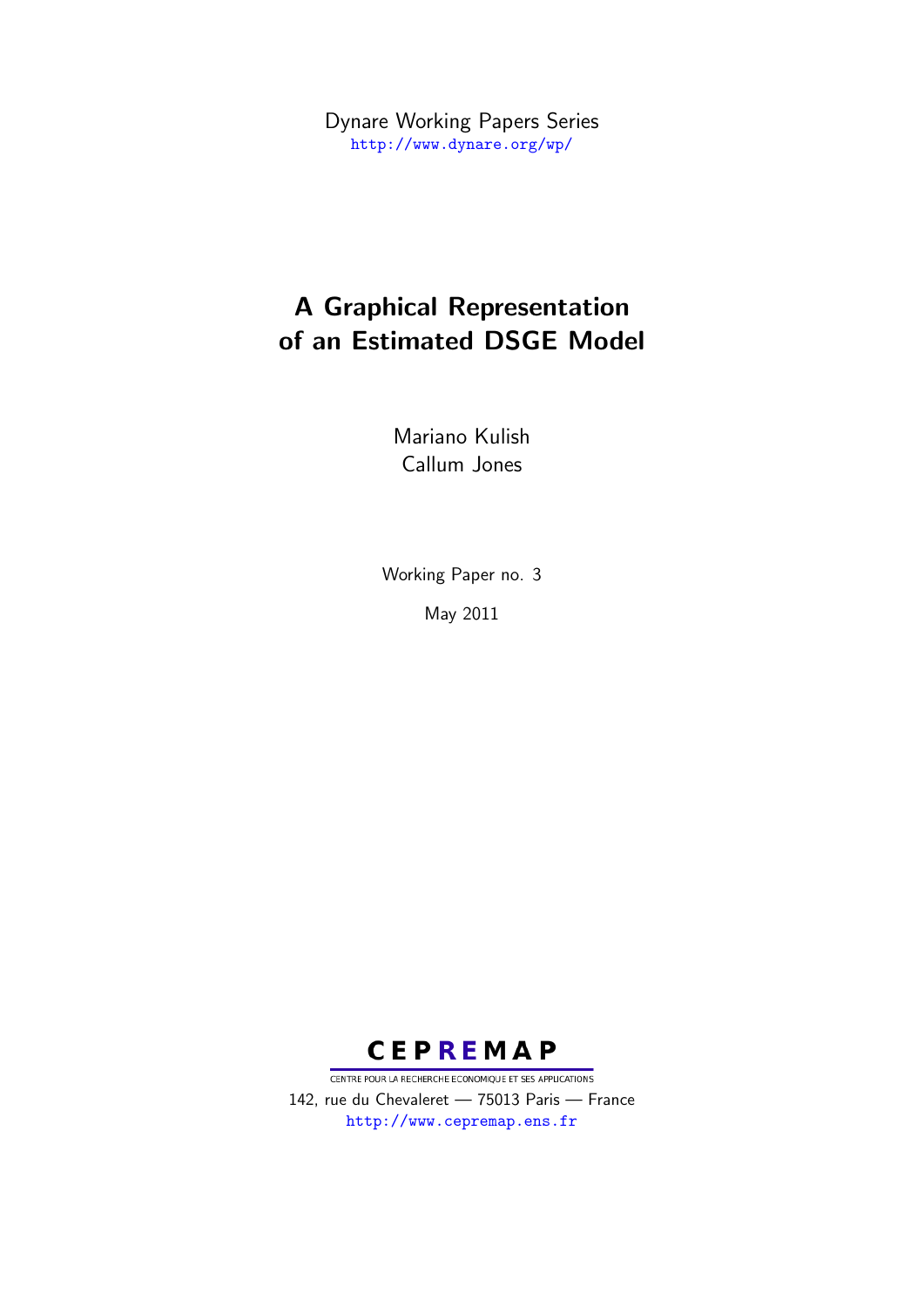## A Graphical Representation of an Estimated DSGE Model

Mariano Kulish and Callum Jones<sup>∗</sup>

#### Abstract

We write a New Keynesian model as an aggregate demand curve and an aggregate supply curve, relating inflation to output growth. The graphical representation shows how structural shocks move aggregate demand and supply simultaneously. We estimate the curves on US data from 1948 to 2010. The Great Recession in 2008-09 is explained by a collapse of aggregate demand driven by adverse preference and permanent technology shocks, and expectations of low inflation.

JEL Codes: E27, E37, E58

<sup>∗</sup>Economic Research Department, Reserve Bank of Australia. Mailing address: 65 Martin Place, Sydney, New South Wales, Australia, 2000. Email: [kulishm at rba.gov.au](mailto:kulishm@rba.gov.au) and [jonesc at rba.gov.au.](mailto:jonesc@rba.gov.au)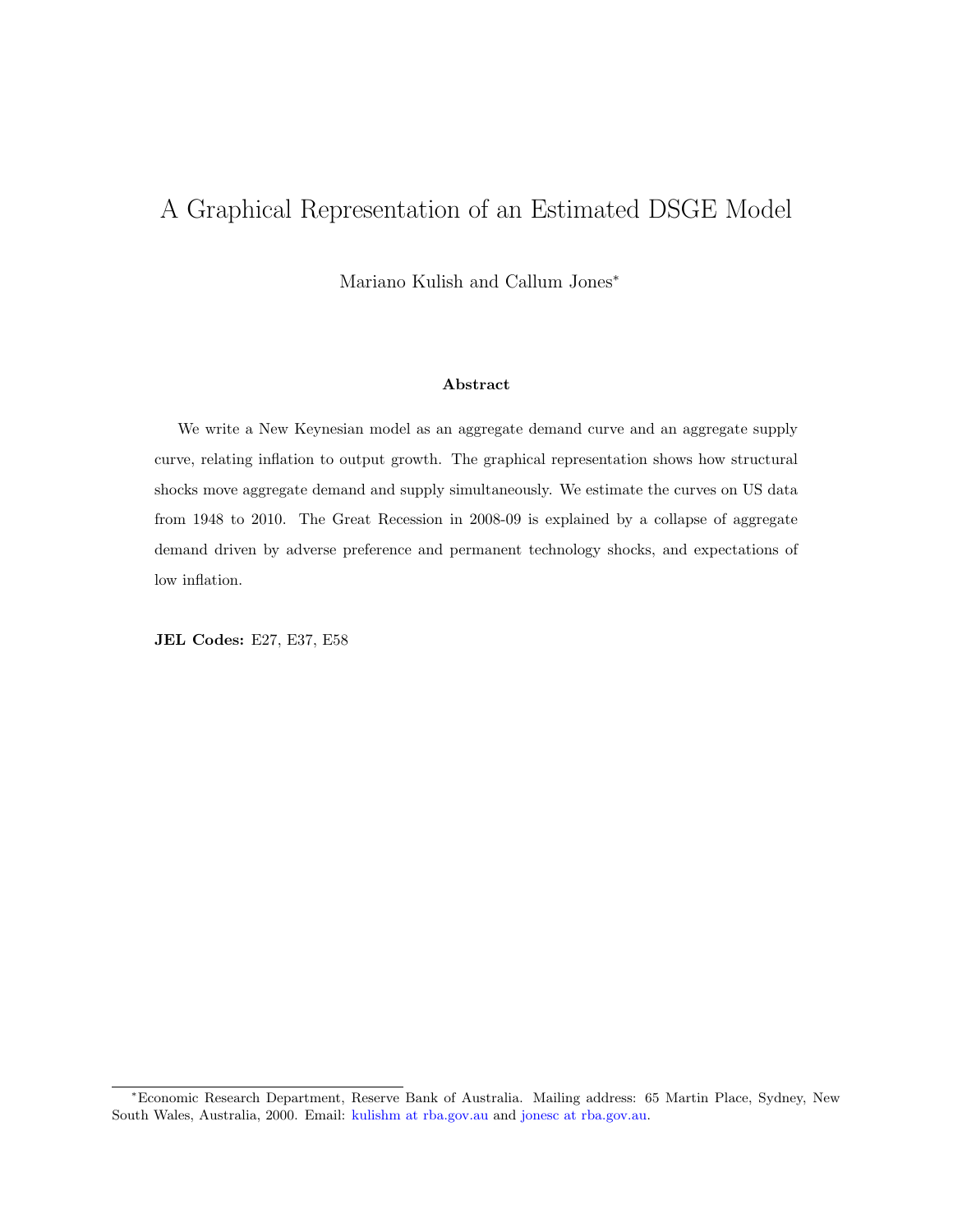#### 1 Introduction

From month to month, discussions of monetary policy focus on understanding recent fluctuations in the data. Formal models contribute to this understanding to varying degrees across central banks. But as put by [Alvarez-Lois et al.](#page-8-0) [\(2008\)](#page-8-0), while there is a large literature that discusses the theory and estimation of DSGE models, there is relatively little that examines the communication of model results to policymakers. This issue is important and here we contribute to it by developing, for estimated DSGE models, a graphical representation, that because of its simplicity, helps formal models contribute even more to policy deliberations. The key innovation of the graphical analysis is that the action takes place in the space of observed variables, the space of inflation and output growth. The data is given but the model is not. What the graphical analysis reveals is how the underlying causes of movements from one quarter to the next decompose into aggregate demand and aggregate supply fluctuations.

In particular, we represent the New Keynesian model of [Ireland](#page-8-1) [\(2004\)](#page-8-1) graphically, characterising it in terms of an aggregate demand curve and aggregate supply curve. Each curve links inflation to output growth and a structural shift factor. The curves live in the observable space of output growth and inflation. This is not the first graphical representation of a dynamic macroeconomic model, but is, to the best of our knowledge, the first graphical representation of an estimated DSGE model.<sup>[1](#page-2-0)</sup> In recent work–that is independent to our own[–Benigno](#page-8-2) [\(2009\)](#page-8-2) develops a graphical representation of a two-period New Keynesian framework to illustrate, among other things, the impact of productivity and mark-up shocks and the role of fiscal multipliers.<sup>[2](#page-2-1)</sup> Although these graphical representations yield valuable insights, they cannot be taken to the data, either because they rely on unobservable quantities, like the output gap, or because they make strong simplifying assumptions, like a two-period economy.

The graphical analysis of the structural model yields insights that are likely to be novel to many. For example, the graphical representation makes it clear that any shock, be it a 'supply' shock or a 'demand' shock, shifts both the aggregate demand and aggregate supply curves through its impact on expectations. It also shows how increases in inflation expectations simultaneously

<span id="page-2-0"></span><sup>1</sup>[Carlin and Soskice](#page-8-3) [\(2005\)](#page-8-3) and [King](#page-8-4) [\(2000\)](#page-8-4) analyse different aspects of the New Keynesian model.

<span id="page-2-1"></span><sup>&</sup>lt;sup>2</sup>[Mankiw](#page-8-5) [\(2009\)](#page-8-5) develops an ad-hoc graphical model of aggregate demand and supply.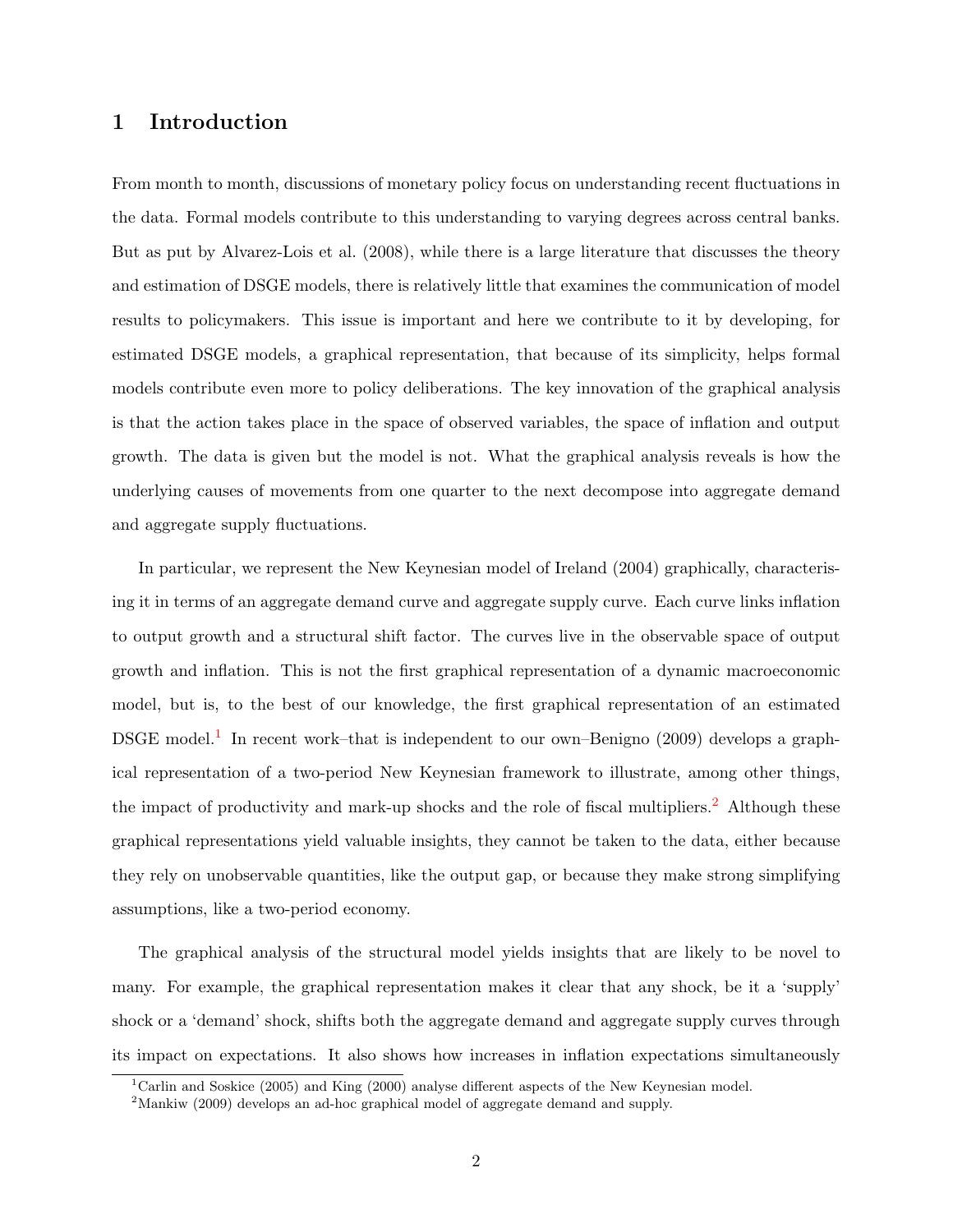expand aggregate demand but contract aggregate supply. The degree to which inflation expectations exercise this joint influence depends crucially on the parameters that govern the slope of the curves: the degree of nominal rigidities, which governs the slope of the aggregate supply curve, and the parameters of the monetary policy rule, which, in turn, govern the slope of the aggregate demand curve.

As an application of the graphical representation, we show how the aggregate demand and aggregate supply curves behaved over the Great Recession of 2007 through 2009.

#### 2 The Graphical Representation

The details of the New Keynesian model we use can be found in [Ireland](#page-8-1) [\(2004\)](#page-8-1). The eight linearized equations which characterise the economy's equilibrium are:<sup>[3](#page-3-0)</sup>

<span id="page-3-5"></span>
$$
\hat{x}_t = E_t \hat{x}_{t+1} - (\hat{r}_t - E_t \hat{\pi}_{t+1}) + (1 - \omega)(1 - \rho_a)\hat{a}_t
$$
\n(1)

<span id="page-3-3"></span>
$$
\pi_t = \pi + \beta E_t \hat{\pi}_{t+1} + \psi \hat{x}_t - \hat{e}_t \tag{2}
$$

<span id="page-3-4"></span>
$$
\hat{r}_t = \hat{r}_{t-1} + \rho_\pi \hat{\pi}_t + \rho_g \hat{g}_t + \rho_x \hat{x}_t + \varepsilon_{r,t} \tag{3}
$$

<span id="page-3-1"></span>
$$
\hat{x}_t = \hat{y}_t - \omega \hat{a}_t \tag{4}
$$

<span id="page-3-2"></span>
$$
g_t = g + \hat{y}_t - \hat{y}_{t-1} + \hat{z}_t \tag{5}
$$

$$
\hat{a}_t = \rho_a \hat{a}_{t-1} + \varepsilon_{a,t} \tag{6}
$$

$$
\hat{e}_t = \rho_e \hat{e}_{t-1} + \varepsilon_{e,t} \tag{7}
$$

$$
\hat{z}_t = \varepsilon_{z,t} \tag{8}
$$

where hat-variables represent deviations from steady state values with  $\hat{y}_t$  denoting the deviation of detrended output from its steady-state,  $\hat{x}_t$  the deviation of the output gap from its steady-state,  $\hat{r}_t$ the deviation of the one-period interest rate from its steady-state,  $\pi_t$  the one-period inflation rate,

<span id="page-3-0"></span><sup>3</sup>Detailed notes and MATLAB code accompanies Ireland's paper at [http://www2.bc.edu/ irelandp/programs.html](http://www2.bc.edu/~irelandp/programs.html)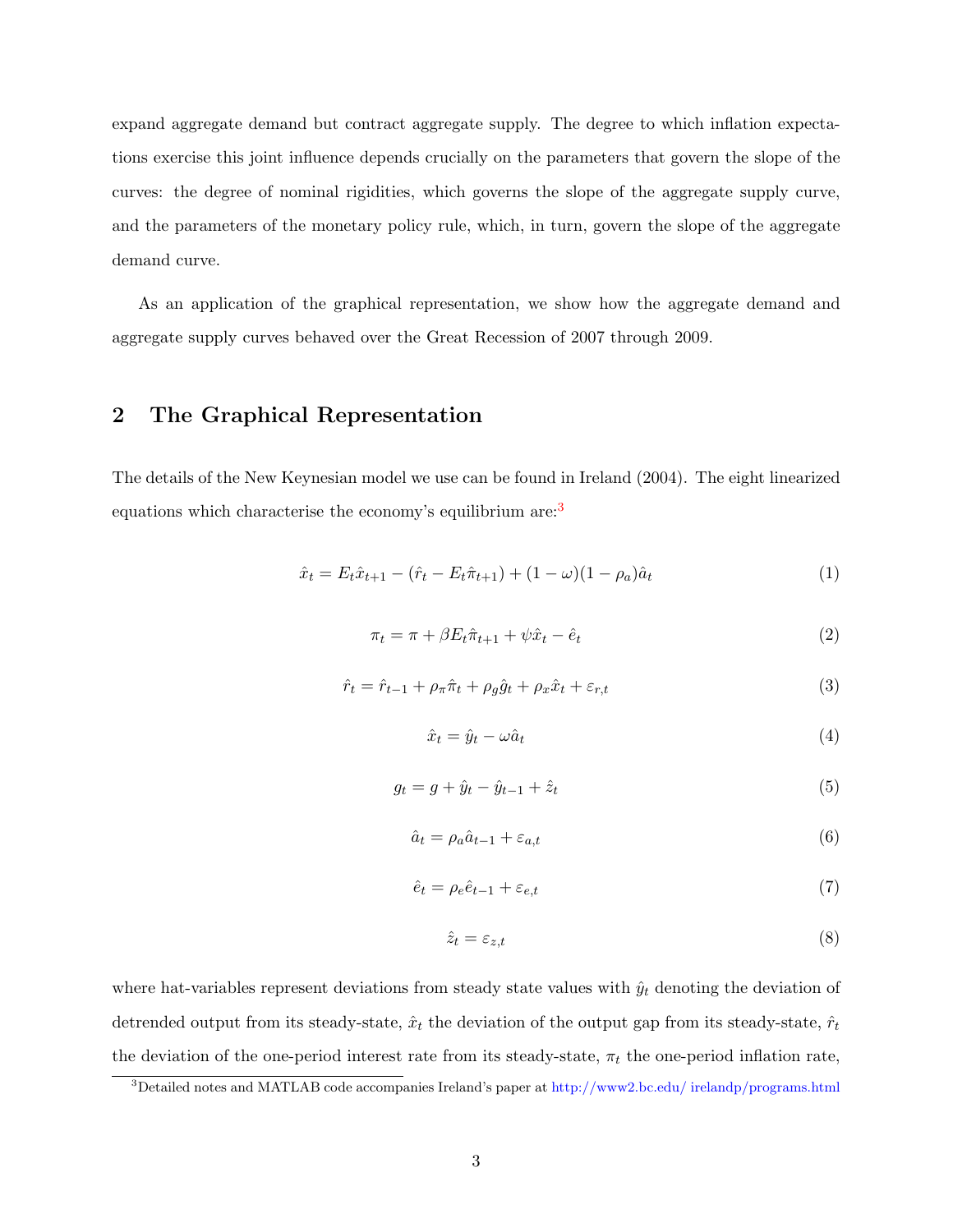$a_t$  a preference shock,  $e_t$  a negative cost-push shock and  $z_t$  a total factor productivity shock which follows a random walk with drift. Note that output growth  $g_t$  and inflation  $\pi_t$  are expressed in levels.

The equations of the model can be manipulated to form aggregate supply and aggregate demand schedules relating inflation to output growth. To find the aggregate supply schedule, substitute Equations  $(4)$  and  $(5)$  into  $(2)$  to get:

<span id="page-4-0"></span>
$$
\pi_t = \psi g_t + \hat{s}_t + (\pi - \psi g) \tag{9}
$$

where  $\hat{s}_t = \beta E_t \hat{\pi}_{t+1} + \psi \hat{y}_{t-1} - \psi \hat{z}_t - \omega \psi \hat{a}_t - \hat{e}_t$ . In the space of output growth and inflation  $(g_t, \pi_t)$ , equation [\(9\)](#page-4-0) expresses inflation as a linear function of output growth, with slope  $\psi$  and intercept  $\hat{s}_t + (\pi - \psi g)$ . Note that the time-varying intercept  $\hat{s}_t$  is zero when the economy is on its balanced growth path. Also note that the slope of the curve depends on the degree of nominal price rigidities. That is, as  $\psi \to \infty$  prices become fully flexible which implies a vertical aggregate supply curve. Conversely as the cost of price adjustment rises,  $\psi \to 0$ , implying that the aggregate supply curve flattens.

To obtain the aggregate demand schedule, substitute Equations  $(3)$ ,  $(4)$  and  $(5)$  into  $(1)$  to get:

<span id="page-4-1"></span>
$$
\pi_t = -\left(\frac{1+\rho_g+\rho_x}{\rho_\pi}\right)g_t + \hat{d}_t + \left(\pi + \frac{1+\rho_g+\rho_x}{\rho_\pi}g\right) \tag{10}
$$

where  $\hat{d}_t = -\frac{1}{\alpha}$  $\frac{1}{\rho_{\pi}}\hat{r}_{t-1} + \frac{1}{\rho_{\pi}}$  $\frac{1}{\rho_{\pi}}E_t\hat{x}_{t+1} + \frac{1}{\rho_{\tau}}$  $\frac{1}{\rho_{\pi}}E_t\hat{\pi}_{t+1}-\left(\frac{1+\rho_x}{\rho_{\pi}}\right)$ ρπ  $\int \hat{y}_{t-1} + \left( \frac{1+\rho_x}{\rho_x} \right)$ ρπ  $\hat{z}_t + \frac{\omega(1+\rho_x)+(1-\omega)(1-\rho_a)}{\rho_x}$  $\frac{(1-\omega)(1-\rho_a)}{\rho_\pi} \hat{a}_t - \frac{1}{\rho_\tau}$  $\frac{1}{\rho_{\pi}}\varepsilon_{r,t}.$ Note that, as for the time-varying intercept in the aggregate supply curve, when the economy is on its balanced growth path,  $\hat{d}_t$  is zero. The slope of the curve  $(10)$  depends on the parameters of the policy rule. A greater response to deviations of inflation from target,  $\rho_{\pi}$ , flattens the curve. Vice versa, stronger responses to output growth,  $\rho_g$ , and the output gap,  $\rho_x$ , steepen the aggregate demand curve.

With the values of  $\hat{s}_t$  and  $\hat{d}_t$  in hand, the aggregate supply curve [\(9\)](#page-4-0) and the aggregate demand curve [\(10\)](#page-4-1) can be written as a system of two equations in two variables  $g_t$  and  $\pi_t$ . In matrix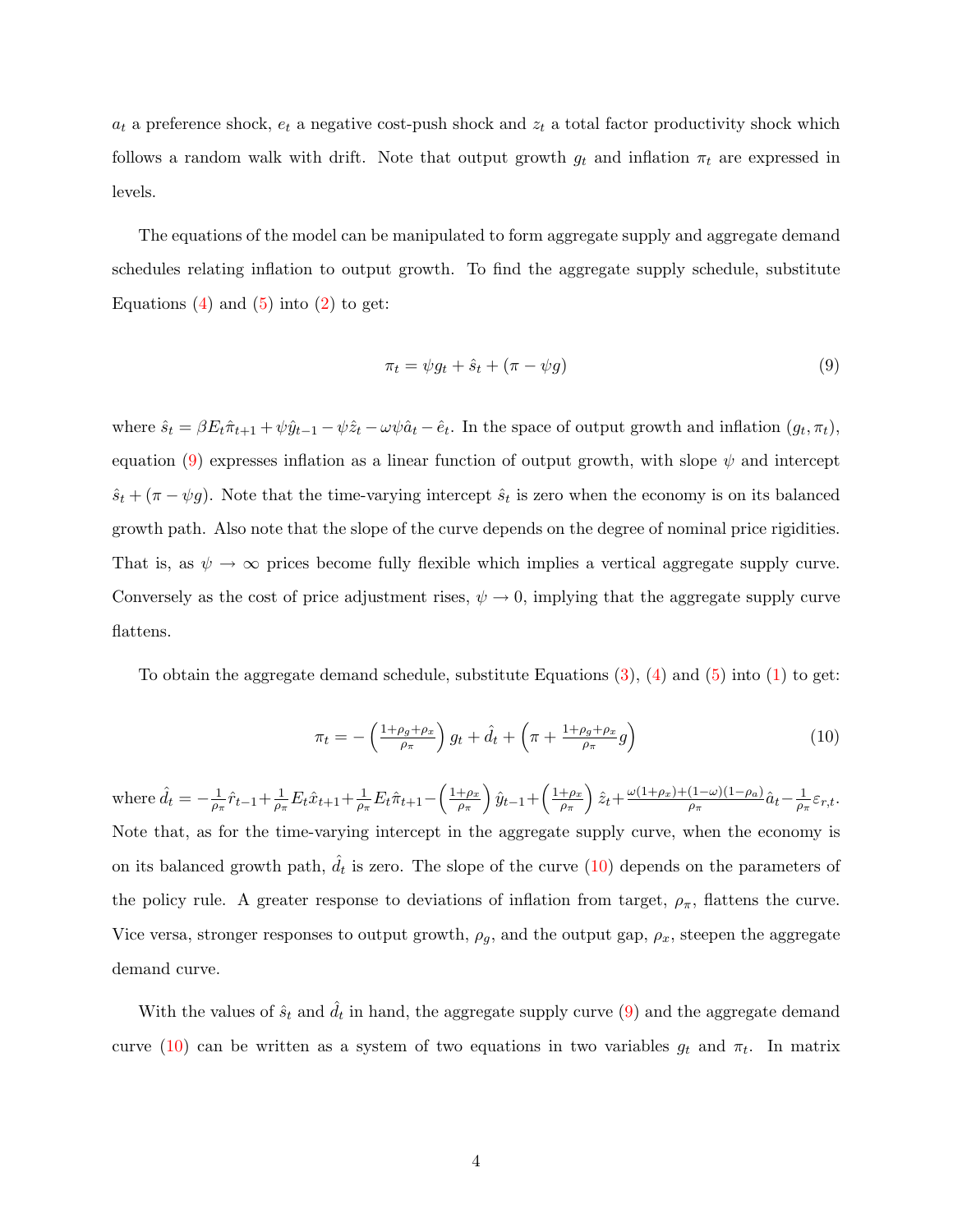notation:

<span id="page-5-0"></span>
$$
\left[\begin{array}{cc} 1 & -\psi \\ 1 & \frac{1+\rho_g+\rho_x}{\rho_\pi} \end{array}\right] \left[\begin{array}{c} \pi_t \\ g_t \end{array}\right] = \left[\begin{array}{c} \hat{s}_t + \pi - \psi g \\ \hat{d}_t + \pi + \left(\frac{1+\rho_g+\rho_x}{\rho_\pi}\right) g \end{array}\right].
$$

The square matrix must be non-singular because the condition  $\psi + \frac{1}{\omega}$  $\frac{1}{\rho_{\pi}}+\frac{\rho_g}{\rho_{\pi}}$  $\frac{\rho_g}{\rho_\pi} + \frac{\rho_x}{\rho_\pi}$  $\frac{\rho_x}{\rho_{\pi}} \neq 0$  is always satisfied for reasonable values of the policy parameters and  $\psi > 0$ . Inverting the matrix,  $\pi_t$  and  $g_t$ can be solved by:

$$
\begin{bmatrix} \pi_t \\ g_t \end{bmatrix} = \frac{1}{1 + \rho_g + \psi \rho_\pi + \rho_x} \begin{bmatrix} \pi(1 + \rho_x + \rho_g + \psi \rho_\pi) + \psi \rho_\pi \hat{d}_t + (1 + \rho_g + \rho_x) \hat{s}_t \\ g(1 + \rho_x + \rho_g + \psi \rho_\pi) + \rho_\pi \hat{d}_t - \rho_\pi \hat{s}_t \end{bmatrix} . \tag{11}
$$

At any point in time, the economy can be described in the output growth-inflation space, by the intersection of the aggregate supply curve,  $(9)$ , and the aggregate demand curve  $(10)$ . Figure [1](#page-9-0) shows the  $(g_t, \pi_t)$  space populated by quarterly US observations from 1948Q1 to 2010Q3. If drawn, the linear curves [\(9\)](#page-4-0) and [\(10\)](#page-4-1) would meet on these observations. But importantly, these observations are the same for every model.

We need estimates of the model parameters to generate the estimated aggregate demand and aggregate supply curves. We follow [Ireland](#page-8-1) [\(2004\)](#page-8-1) with updated data. We calibrate  $\beta$  to 0.99,  $\psi$  to 0.1, and  $\omega$  to 0.06. The remaining parameter estimates and standard errors are given in Table [1.](#page-9-1) They are much the same as Ireland's. Because of the strong estimated response of the short-rate to output growth and the output gap relative to the response to inflation, the slope of the aggregate demand curve is estimated to be steep:  $-\frac{1+\rho_g+\rho_x}{g}$  $\frac{\rho_g + \rho_x}{\rho_{\pi}} = -4.4$ . The aggregate supply curve is, owing to the low value of  $\psi = 0.1$ , relatively flat. This explains why the model attributes an important role to aggregate demand shocks.

As noted, the evolution of the economy, in output growth-inflation space, can be described by the intersection of the aggregate supply and demand schedules at each point in time. A shock will shift the time-varying intercepts of the curves,  $\hat{s}_t$  and  $\hat{d}_t$ . Over time, these curves move back toward the steady-state. So, for example, on the impact of a one standard deviation shock to  $\varepsilon_{r,t}$ ,  $\hat{s}_t = -0.001$  and  $\hat{d}_t = -0.026$ . Simultaneously, both curves move. To see this, return to the expression of the system in matrix notation [\(11\)](#page-5-0) and substitute in the estimated parameter values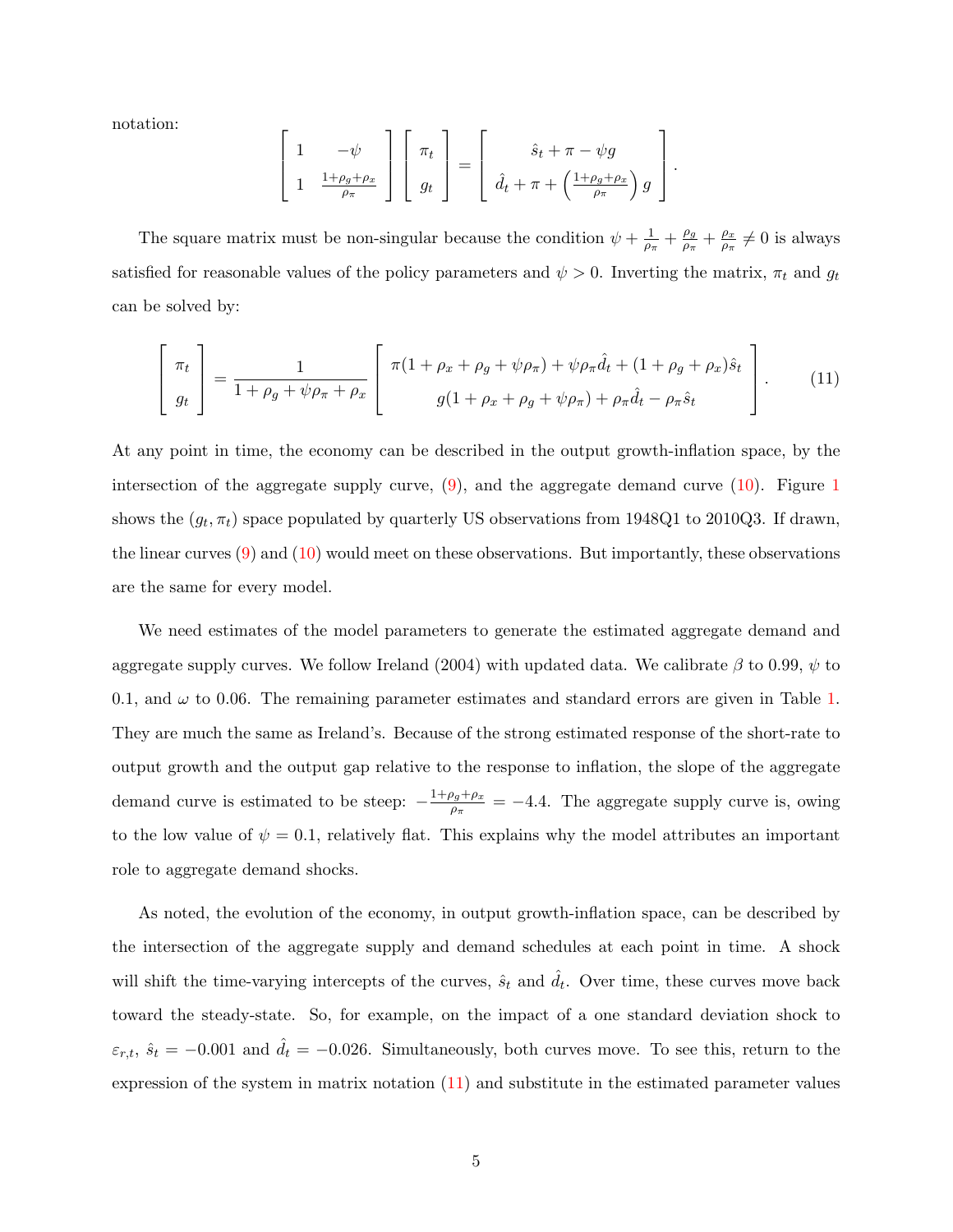to get:

$$
\begin{bmatrix} \pi_t \\ g_t \end{bmatrix} = 0.766 \begin{bmatrix} 1.317 + 0.029 \hat{d}_t + 1.277 \hat{s}_t \\ 1.312 + 0.289 \hat{d}_t - 0.289 \hat{s}_t \end{bmatrix}.
$$

This illustrates an important feature of the analysis, that in general equilibrium, shocks simultaneously act on the shifting components of aggregate demand and aggregate supply,  $d_t$  and  $\hat{s}_t$ , through the expectations channel. In the case of the monetary policy shock, in the period of the shock, the increase in  $\hat{r}_t$  directly leads to a contraction in aggregate demand as agents adjust consumption. Simultaneously, agents expect the output gap to be negative in the next period and inflation to be below steady-state which, through the Euler condition, contracts aggregate demand further. For the supply side, a fall in inflation expectations acts to expand supply: because it is costly for firms to adjust prices, they have an incentive, for any given level of output, to reduce prices today.

We illustrate the curves and their dynamics following a monetary policy shock in output growthinflation space. Figure [2](#page-10-0) draws the aggregate demand and aggregate supply curves at steady-state, the period of the monetary policy shock  $t = 1$ , and four periods later at  $t = 5$ . It shows the contraction in aggregate demand and the expansion in aggregate supply from steady-state following the shock, and the movements in the curves as the economy returns to steady-state.

#### 3 The Great Recession

We estimated the model on US data from 1948Q1 to 2010Q3. This allows us to analyse the behaviour of aggregate demand and aggregate supply over the period of the Great Recession [\(Ireland,](#page-8-6) [2011\)](#page-8-6). As per [Ireland](#page-8-1) [\(2004\)](#page-8-1), the observed quarterly series were the growth rate in US GDP per person, inflation of the US GDP deflator and the 3-month Treasury bill rate. The advantage of drawing the curves in output growth-inflation space is that the analysis is done relative to fixed and observable points and that through estimation we can understand the forces moving the aggregate demand and aggregate supply curves from the observed points.

We focus on the more recent period of estimation. Figure [3](#page-11-0) gives the position of the US economy for each quarter from 1990Q1 to 2010Q3, with the quarters from 2007Q1 highlighted in black. The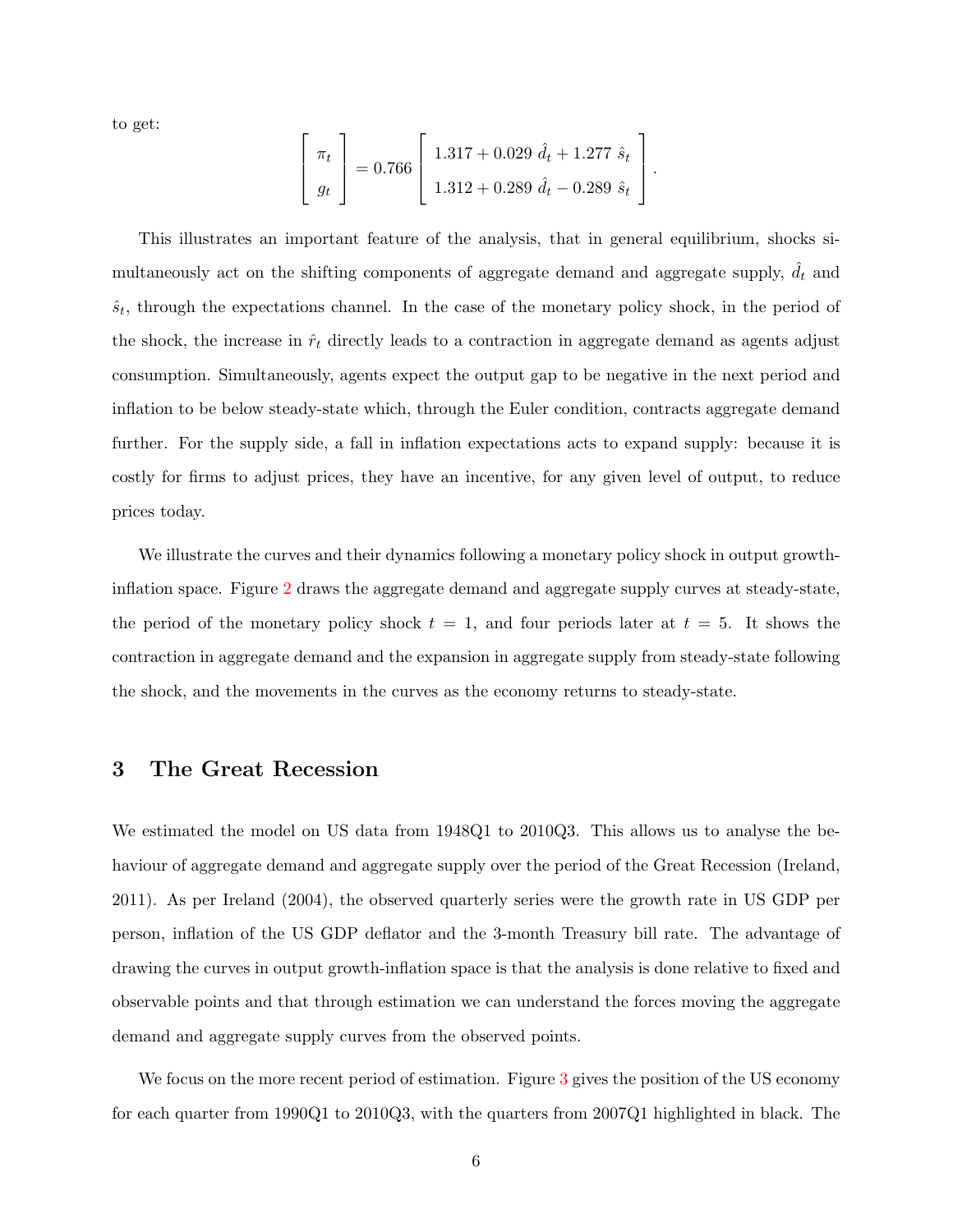aggregate demand and supply curves are drawn for 2007Q2, and for 2008Q4 when the curves were farthest from the steady-state. The dashed lines can be followed to give the path of the economy over this period.

The figure makes it clear the extent of the recessionary forces on the US economy in late 2008, with both inflation and output growth falling well below steady-state. At the estimated parameter values, the shift of the economy from early 2007 to late 2008 reflected a large decline in aggregate demand and a significant increase in aggregate supply, as illustrated by the relative positions of the curves. Following the trough in 2008Q4, aggregate demand was estimated to recover to above its steady-state position by 2009Q4, while aggregate supply remained away from steady-state.

To understand why these curves moved, Table [2](#page-10-1) shows the components of aggregate demand and aggregate supply as per Equations  $(9)$  and  $(10)$ . A few observations are notable. Over the period, expected inflation below steady-state inflation held back demand which, according to the model, led households to hold back consumption. Further, a sequence of relatively large negative preference shocks and negative permanent technology shocks, also restrained aggregate demand. On the aggregate supply curve, expected inflation below steady-state in 2008Q4 accounts for much of the movement in the supply curve from 2008Q3. A series of estimated positive cost push shocks also pushed the aggregate supply curve down: a positive cost push shock temporarily increases the elasticity of demand for firms' output and reduces their markup over marginal costs, decreasing prices.

The graphical analysis highlights the importance of  $\psi$ , the degree of nominal rigidities, in interpreting the data. If we were to set this parameter differently and re-estimate the model, we would find, not surprisingly, different shocks that match the data. This seems clear enough, but is emphasised by observing that in Figure [3,](#page-11-0) the data points are fixed. Different parameter values would change the slopes of the two curves. As such, different shocks will be needed to move those curves from observation to observation, that is, the contents of Table [2](#page-10-1) will change. For example, if we instead calibrate a steep aggregate supply curve, the interpretation of the movement in aggregate supply in moving from 2007Q1 to 2008Q4 is different. In Figure [3](#page-11-0)[\(b\),](#page-11-1)  $\psi$  is calibrated to be equal to 0.9, which steepens the aggregate supply curve. With this calibration, the interpretation of the movement in aggregate supply from 2007Q2 to 2008Q4 is reversed: aggregate supply contracted.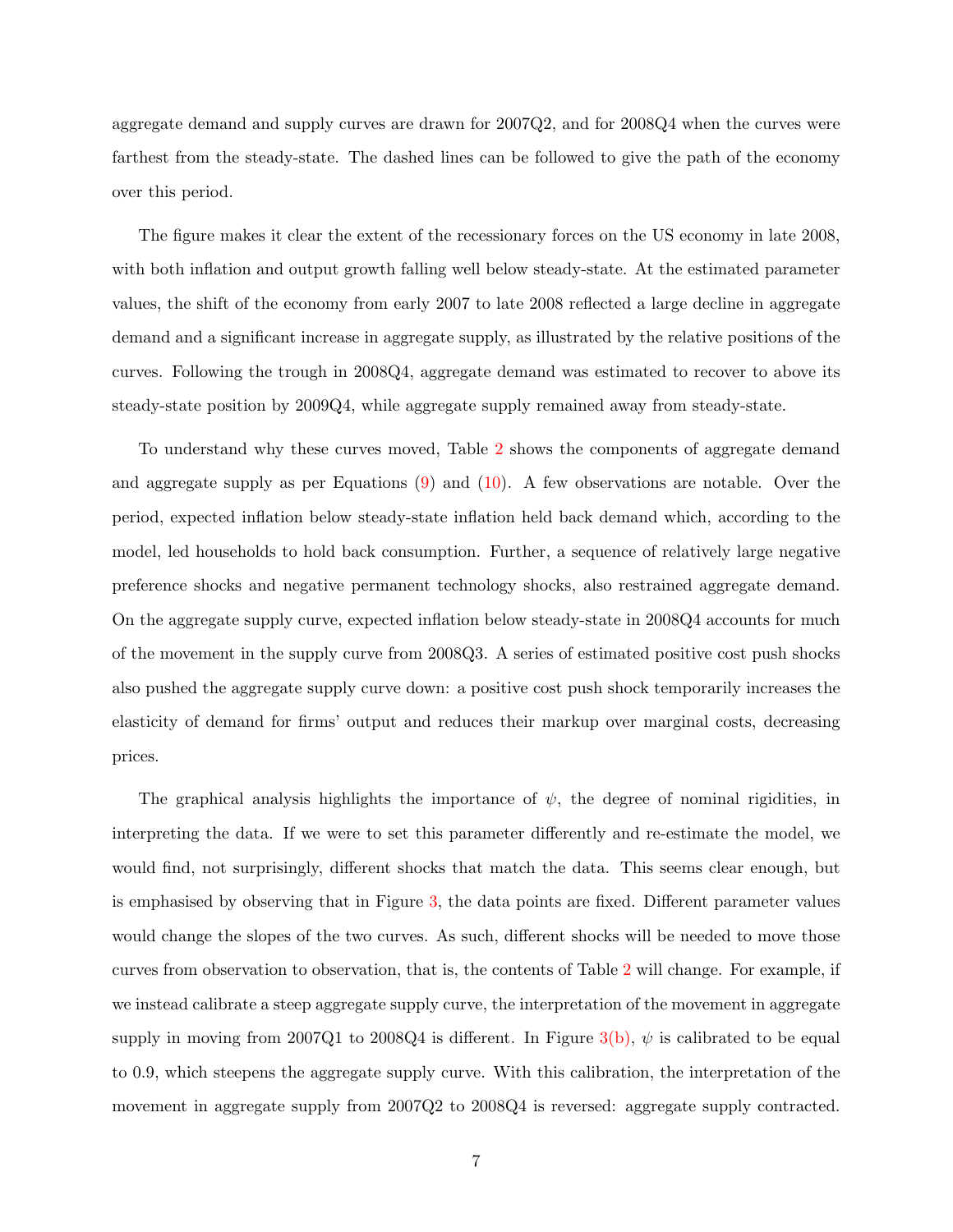Much of difference is due to the magnitude of the estimated technology and preference shocks outweighing the expansionary effect of falling inflation expectations.[4](#page-8-7)

### References

- <span id="page-8-0"></span>Pedro Alvarez-Lois, Richard Harrison, Laura Piscitelli, and Alasdair Scott. On the Application and Use of DSGE Models. Journal of Economic Dynamics and Control, 32:2428–2452, 2008.
- <span id="page-8-2"></span>Pierpaolo Benigno. New Keynesian Economics: An AS-AD View. Working Paper 14824, National Bureau of Economic Research, 2009.
- <span id="page-8-3"></span>Wendy Carlin and David Soskice. The 3-Equation New Keynesian Model – A Graphical Exposition. Contributions to Macroeconomics, 5(1):Article 13, 2005.
- <span id="page-8-1"></span>Peter N Ireland. Technology Shocks in the New Keynesian Model. The Review of Economics and Statistics, 86(4):923–936, 2004.
- <span id="page-8-6"></span>Peter N Ireland. A New Keynesian Perspective on the Great Recession. Journal of Money, Credit and Banking, 43(1):31–54, 2011.
- <span id="page-8-4"></span>Robert G King. The New IS-LM Model: Language, Logic, and Limits. Federal Reserve Bank of Richmond Economic Quarterly, 86(3):45–103, 2000.
- <span id="page-8-5"></span>Greg Mankiw. Macroeconomics, chapter 14, A Dynamic Model of Aggregate Demand and Aggregate Supply. Worth Publishers, 2009.

<span id="page-8-7"></span><sup>4</sup>Our MATLAB files are available on request.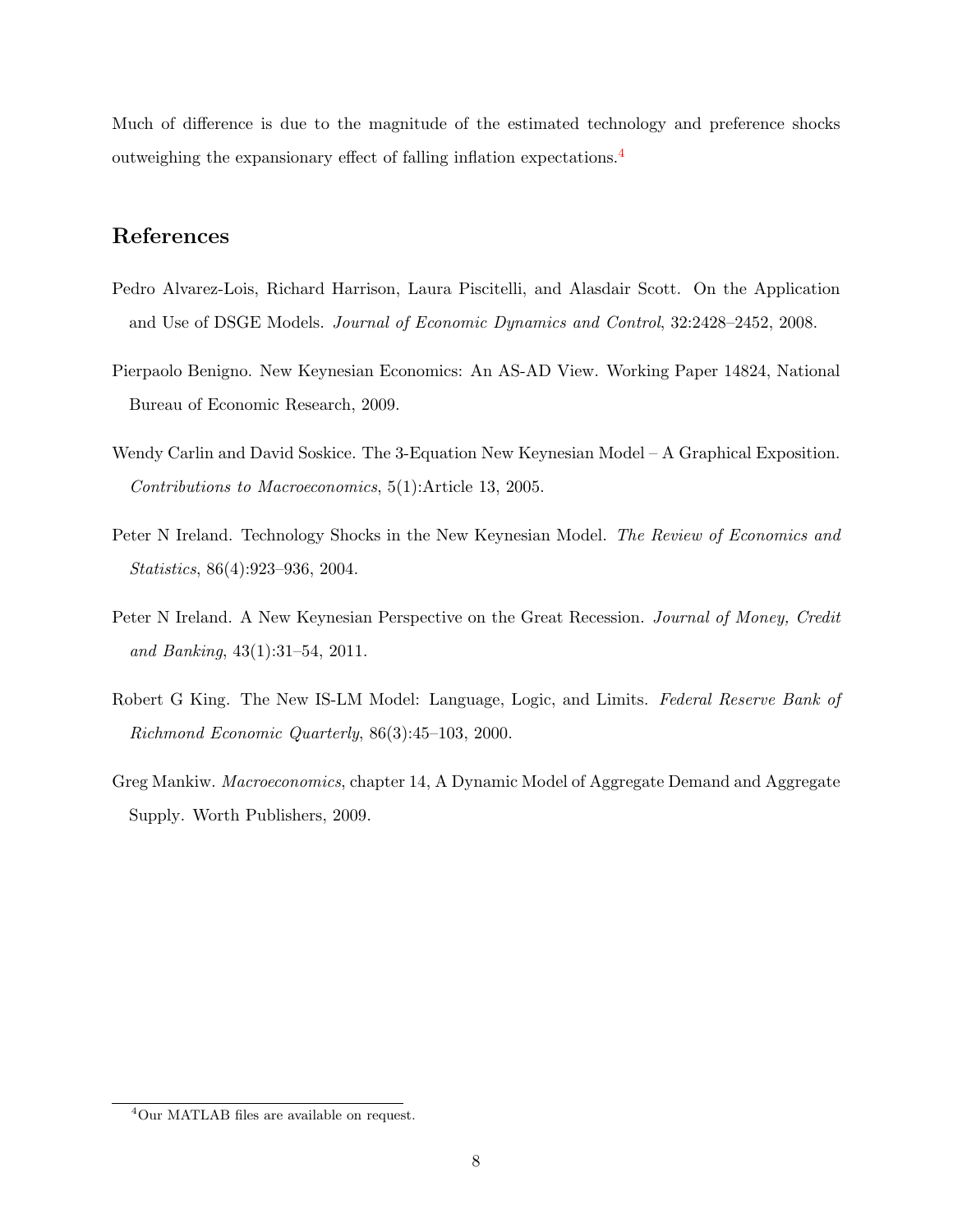

<span id="page-9-0"></span>Figure 1: United States, 1948Q1-2010Q3

<span id="page-9-1"></span>

| Parameter    | Estimate | Standard Error |  |  |  |
|--------------|----------|----------------|--|--|--|
| $\rho_a$     | 0.9489   | 0.0224         |  |  |  |
| $\rho_e$     | 0.9470   | 0.0393         |  |  |  |
| $\rho_{\pi}$ | 0.2885   | 0.0404         |  |  |  |
| $\rho_q$     | 0.2090   | 0.0451         |  |  |  |
| $\rho_x$     | 0.0679   | 0.0177         |  |  |  |
| $\sigma_a$   | 0.0365   | 0.0122         |  |  |  |
| $\sigma_e$   | 0.0008   | 0.0002         |  |  |  |
| $\sigma_z$   | 0.0120   | 0.0015         |  |  |  |
| $\sigma_r$   | 0.0026   | 0.0003         |  |  |  |

Table 1: Maximum Likelihood Estimates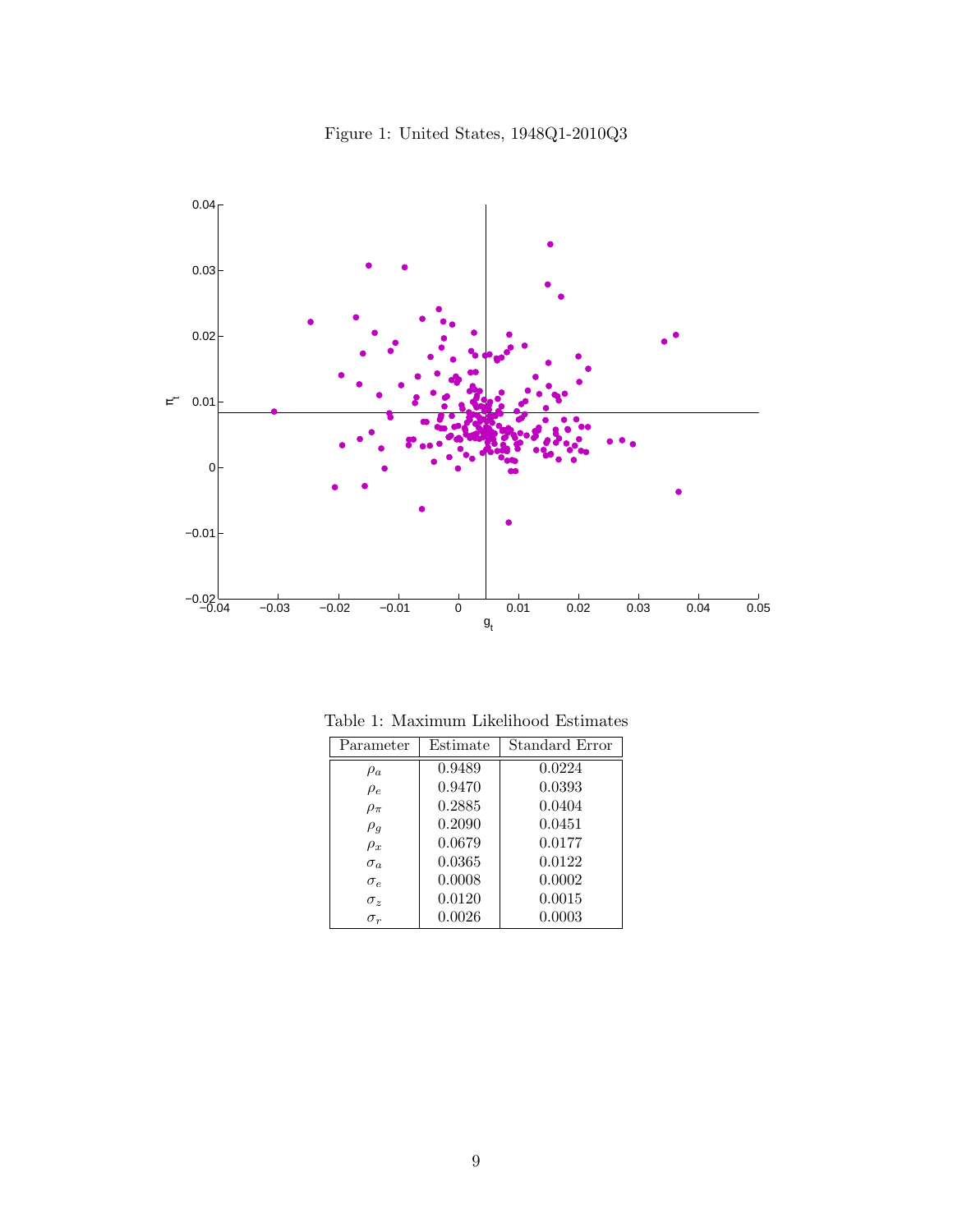

<span id="page-10-0"></span>Figure 2: Aggregate Demand and Aggregate Supply Curves:  $\varepsilon_r$  Shock

<span id="page-10-1"></span>Table 2: Decomposition of US Aggregate Demand and Aggregate Supply, 2008Q1-2009Q4

|                                                                                       | 2008Q1           | 2008Q2    | 2008Q3    | 2008Q4    | 2009Q1    | 2009Q2    | 2009Q3    | 2009Q4    |  |
|---------------------------------------------------------------------------------------|------------------|-----------|-----------|-----------|-----------|-----------|-----------|-----------|--|
| Component                                                                             | Aggregate Demand |           |           |           |           |           |           |           |  |
| $d_t$                                                                                 | $-0.0295$        | $-0.0258$ | $-0.0761$ | $-0.1228$ | $-0.0827$ | $-0.0460$ | $-0.0212$ | 0.0127    |  |
| $\frac{\frac{1}{\rho_{\pi}}E_t\hat{x}_{t+1}}{\frac{1}{\rho_{\pi}}E_t\hat{\pi}_{t+1}}$ | 0.0818           | 0.0981    | 0.1008    | 0.0863    | 0.0889    | 0.0807    | 0.0796    | 0.0802    |  |
| $-E_t\hat{\pi}_{t+1}$                                                                 | $-0.0115$        | $-0.0042$ | 0.0040    | $-0.0317$ | $-0.0164$ | $-0.0214$ | $-0.0186$ | $-0.0250$ |  |
| $1+\rho_x$<br>$\hat{y}_{t-1}$<br>$\rho_{\pi}$                                         | $-0.0500$        | $-0.0854$ | $-0.1119$ | $-0.1211$ | $-0.0510$ | $-0.0667$ | $-0.0487$ | $-0.0491$ |  |
| $\frac{1}{\rho_{\pi}}\hat{r}_{t-1}$                                                   | 0.0105           | 0.0221    | 0.0257    | 0.0269    | 0.0372    | 0.0379    | 0.0383    | 0.0384    |  |
| $1+\rho_x$<br>$\hat{z}_t$<br>$\rho_{\pi}$                                             | $-0.0572$        | $-0.0477$ | $-0.0751$ | $-0.0232$ | $-0.0804$ | $-0.0142$ | $-0.0129$ | 0.0239    |  |
| $\frac{\omega(1+\rho_x)+(1-\omega)(1-\rho_a)}{\hat{a}_t}$                             | $-0.0130$        | $-0.0154$ | $-0.0190$ | $-0.0458$ | $-0.0499$ | $-0.0540$ | $-0.0554$ | $-0.0560$ |  |
| $-\frac{\rho_{\text{T}}}{\rho_{\pi}}\varepsilon_{r,t}$                                | 0.0098           | 0.0066    | $-0.0006$ | $-0.0143$ | $-0.0112$ | $-0.0083$ | $-0.0036$ | 0.0004    |  |
| Component                                                                             | Aggregate Supply |           |           |           |           |           |           |           |  |
| $\hat{s}_t$                                                                           | $-0.0028$        | 0.0001    | 0.0045    | $-0.0088$ | $-0.0036$ | $-0.0065$ | $-0.0060$ | $-0.0093$ |  |
| $\beta E_t \hat{\pi}_{t+1}$                                                           | $-0.0033$        | $-0.0012$ | 0.0011    | $-0.0091$ | $-0.0047$ | $-0.0061$ | $-0.0053$ | $-0.0071$ |  |
| $\psi \hat{y}_{t-1}$                                                                  | 0.0014           | 0.0023    | 0.0030    | 0.0033    | 0.0014    | 0.0018    | 0.0013    | 0.0013    |  |
| $-\psi \hat{z}_t$                                                                     | 0.0015           | 0.0013    | 0.0020    | 0.0006    | 0.0022    | 0.0004    | 0.0003    | $-0.0006$ |  |
| $-\omega \psi \hat{a}_t$                                                              | 0.0002           | 0.0002    | 0.0003    | 0.0007    | 0.0008    | 0.0008    | 0.0009    | 0.0009    |  |
| $-\hat{e}_t$                                                                          | $-0.0027$        | $-0.0025$ | $-0.0020$ | $-0.0043$ | $-0.0033$ | $-0.0035$ | $-0.0033$ | $-0.0037$ |  |